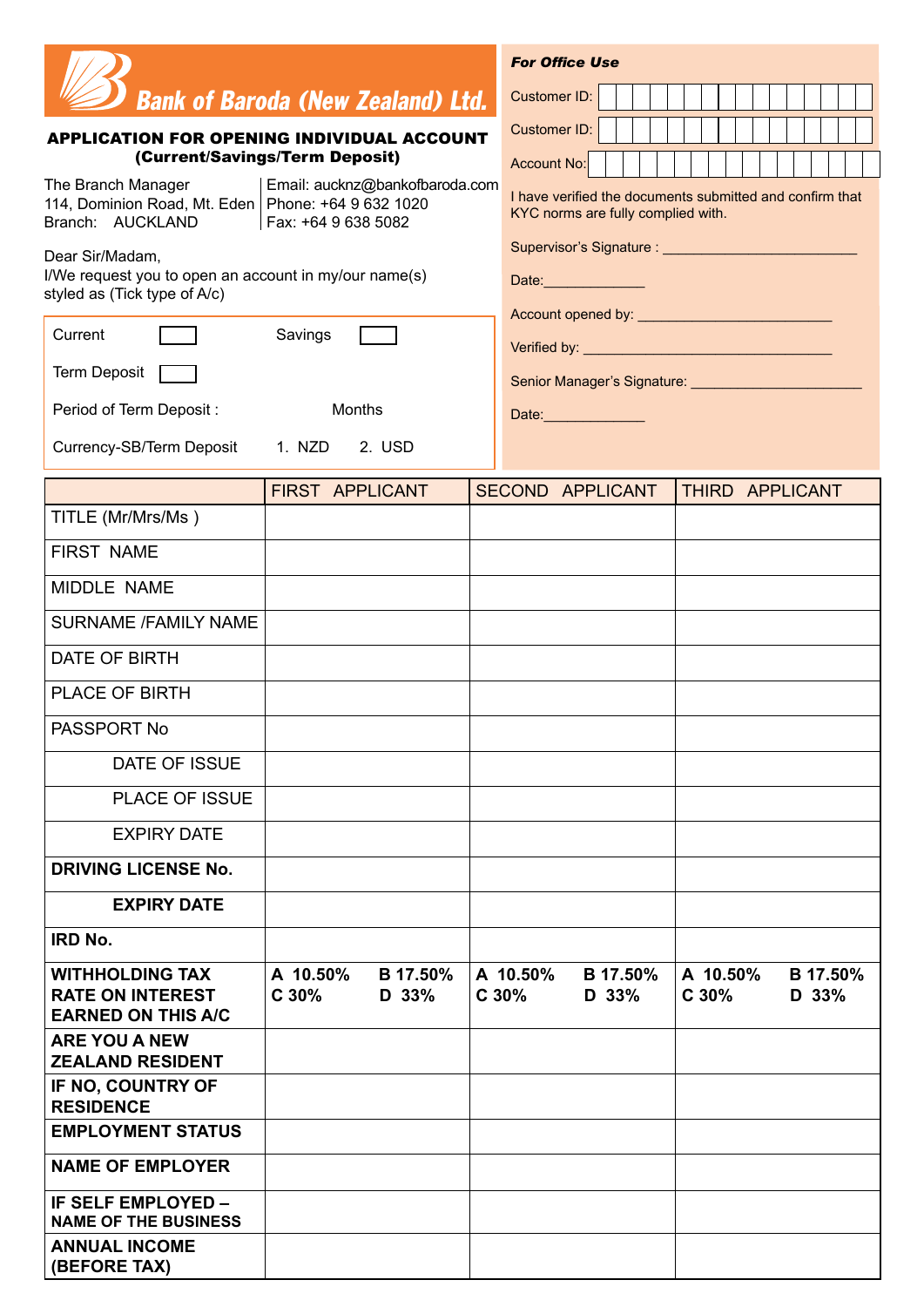|                                                 | FIRST APPLICANT                                       |          |                       | SECOND APPLICANT                  | THIRD APPLICANT       |                                   |
|-------------------------------------------------|-------------------------------------------------------|----------|-----------------------|-----------------------------------|-----------------------|-----------------------------------|
| <b>PERMANENT ADDRESS:</b>                       |                                                       |          |                       |                                   |                       |                                   |
| HOUSE/BLDG, No                                  |                                                       |          |                       |                                   |                       |                                   |
| STREET/ROAD                                     |                                                       |          |                       |                                   |                       |                                   |
| CITY/AREA                                       |                                                       |          |                       |                                   |                       |                                   |
| <b>COUNTRY</b>                                  |                                                       |          |                       |                                   |                       |                                   |
| POST CODE                                       |                                                       |          |                       |                                   |                       |                                   |
| <b>TELEPHONE LANDLINE</b>                       |                                                       |          |                       |                                   |                       |                                   |
| <b>MOBILE</b>                                   |                                                       |          |                       |                                   |                       |                                   |
| <b>EMAIL ADDRESS</b>                            |                                                       |          |                       |                                   |                       |                                   |
| <b>CORRESPONDENCE</b><br><b>ADDRESS:</b>        |                                                       |          |                       |                                   |                       |                                   |
| HOUSE/BLDG. No                                  |                                                       |          |                       |                                   |                       |                                   |
| STREET/ROAD                                     |                                                       |          |                       |                                   |                       |                                   |
| CITY/AREA                                       |                                                       |          |                       |                                   |                       |                                   |
| <b>COUNTRY</b>                                  |                                                       |          |                       |                                   |                       |                                   |
| POST CODE                                       |                                                       |          |                       |                                   |                       |                                   |
| TELEPHONE LANDLINE                              |                                                       |          |                       |                                   |                       |                                   |
| <b>MOBILE</b>                                   |                                                       |          |                       |                                   |                       |                                   |
| <b>EMAIL ADDRESS</b>                            |                                                       |          |                       |                                   |                       |                                   |
| <b>RELATIONSHIP WITH</b><br>THE JOINT APPLICANT |                                                       |          |                       |                                   |                       |                                   |
| <b>OPERATING</b><br><b>INSTRUCTIONS</b>         | 1. SELF<br><b>2. EITHER OR SURVIVOR</b><br>3. JOINTLY | 4. OTHER | 1. SELF<br>3. JOINTLY | 2. EITHER OR SURVIVOR<br>4. OTHER | 1. SELF<br>3. JOINTLY | 2. EITHER OR SURVIVOR<br>4. OTHER |
| IN CASE APPLICANT IS<br><b>MINOR:</b>           |                                                       |          |                       |                                   |                       |                                   |
| <b>NAME OF GUARDIAN</b>                         |                                                       |          |                       |                                   |                       |                                   |
| <b>RELATIONSHIP WITH</b><br><b>MINOR</b>        |                                                       |          |                       |                                   |                       |                                   |
| <b>FACILITIES REQUIRED :</b>                    |                                                       |          |                       |                                   |                       |                                   |
| 1 CHEQUE BOOK                                   | <b>1. YES</b>                                         | 2. NO    | <b>1. YES</b>         | 2. NO                             | 1. YES                | 2. NO                             |
| 2 STATEMENT OF A/C                              | <b>1. YES</b>                                         | 2. NO    | <b>1. YES</b>         | 2. NO                             | <b>1. YES</b>         | 2. NO                             |
| *POST /E-MAIL                                   | MONTHLY /QUARTERLY                                    |          | MONTHLY / QUARTERLY   |                                   | MONTHLY / QUARTERLY   |                                   |
| 3 INTERNET BANKING #                            | <b>1. YES</b>                                         | 2. NO    | <b>1. YES</b>         | 2. NO                             | <b>1. YES</b>         | 2. NO                             |
| 4 DEBITCARD CUM ATM<br>CARD#                    | <b>1. YES</b>                                         | 2. NO    | <b>1. YES</b>         | 2. NO                             | <b>1. YES</b>         | 2. NO                             |
| *NAME TO APPEAR ON<br><b>DEBIT CUM ATM CARD</b> |                                                       |          |                       |                                   |                       |                                   |

## #Please fill up separate application for internet banking –Baroda connect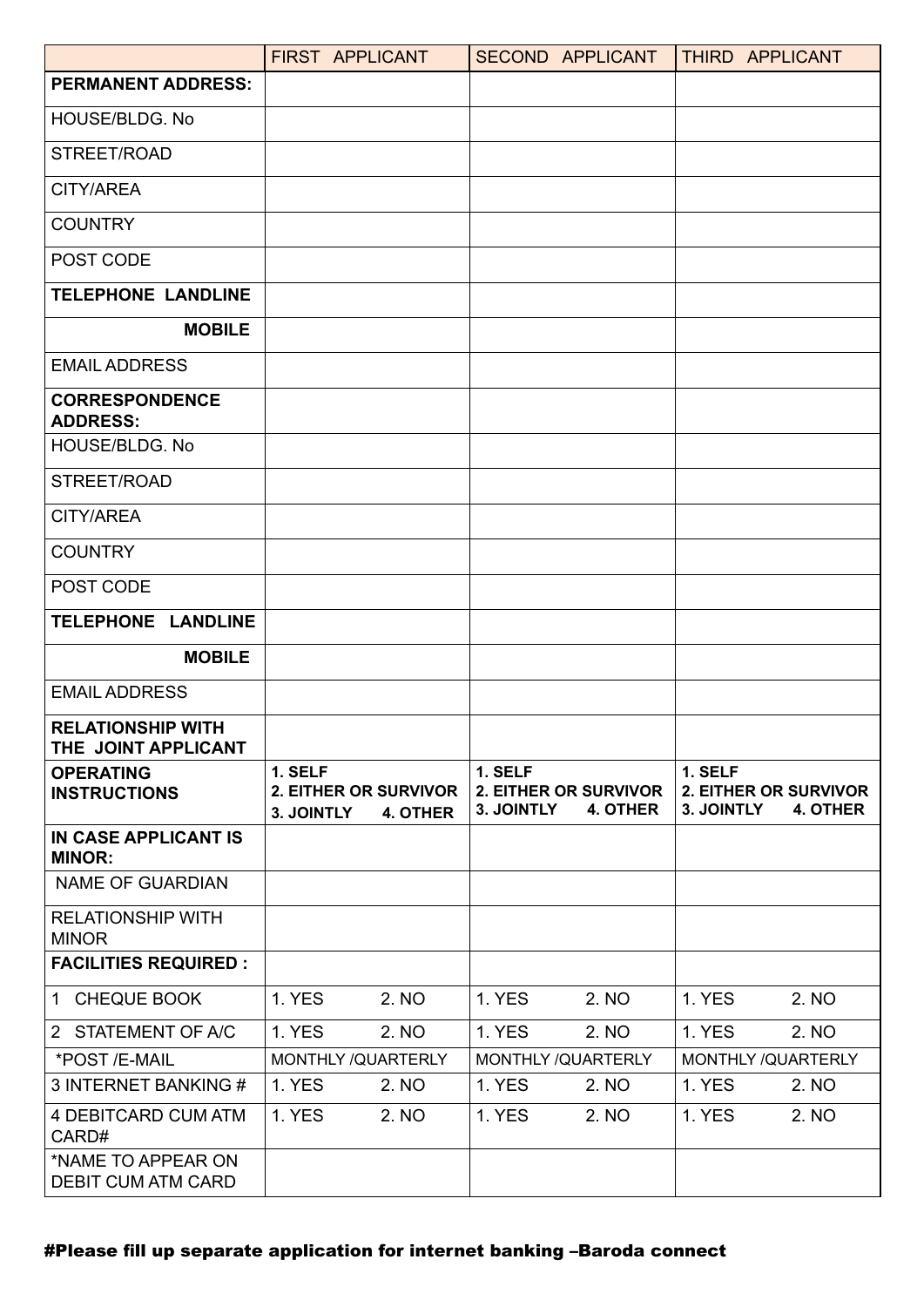| Branch                    |  |
|---------------------------|--|
| Title of the              |  |
| Account                   |  |
| <b>Account No</b>         |  |
| Operating<br>Instructions |  |
|                           |  |

| <b>Name</b> | Specimen Signature | Photograph |
|-------------|--------------------|------------|
|             |                    |            |
|             |                    |            |
|             |                    |            |
|             |                    |            |
|             |                    |            |
|             |                    |            |
|             |                    |            |
| Customer ID |                    |            |
|             |                    |            |
|             |                    |            |
|             |                    |            |
|             |                    |            |
|             |                    |            |
|             |                    |            |
|             |                    |            |
|             |                    |            |
| Customer ID |                    |            |
|             |                    |            |
|             |                    |            |
|             |                    |            |
|             |                    |            |
|             |                    |            |
|             |                    |            |
|             |                    |            |
|             |                    |            |
|             |                    |            |
| Customer ID |                    |            |
|             |                    |            |

Name: \_\_\_\_\_\_\_\_\_\_\_\_\_\_\_\_\_\_\_\_\_\_\_\_\_\_ Signature: \_\_\_\_\_\_\_\_\_\_\_\_\_\_\_\_\_ (S.S. No :\_\_\_\_\_\_\_\_)

Bank official in whose presence signed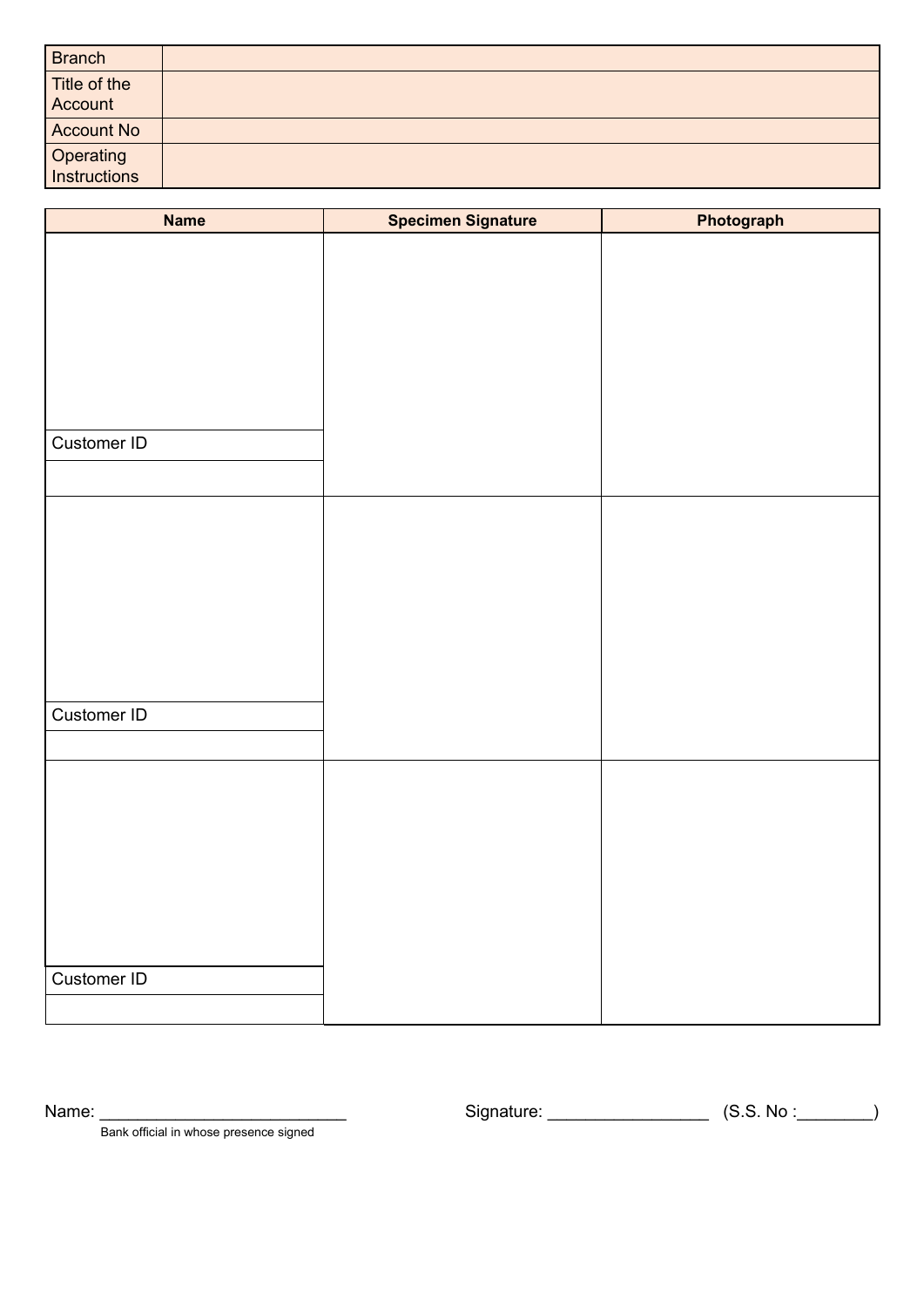# KYC DOCUMENT TO BE SUBMITTED BY APPLICANT

(Any one document from each of the following two lists subject to bank's satisfaction)

| <b>LIST-I (Latest/recent photo</b>                                                                                                                                                                                                                                                                                                                                                                                                                                                                                                                                                  | <b>LIST-II (Latest/recent documents</b>                                                                                                                                                                                                                                                                                                                                                                                                                                                                         |
|-------------------------------------------------------------------------------------------------------------------------------------------------------------------------------------------------------------------------------------------------------------------------------------------------------------------------------------------------------------------------------------------------------------------------------------------------------------------------------------------------------------------------------------------------------------------------------------|-----------------------------------------------------------------------------------------------------------------------------------------------------------------------------------------------------------------------------------------------------------------------------------------------------------------------------------------------------------------------------------------------------------------------------------------------------------------------------------------------------------------|
| <b>Identification documents)</b>                                                                                                                                                                                                                                                                                                                                                                                                                                                                                                                                                    | showing address proof)                                                                                                                                                                                                                                                                                                                                                                                                                                                                                          |
| 1. Passport<br>2. NZ Driving License with photograph.<br>3. NZ Student Photo ID<br>4. NZ Bank Credit card with Photo<br>5. Government ID Card.<br>6. Letter from recognized public authority or public servant<br>verifying the identity (photo) of customer.<br>7. Confirmation Letter from employer/other bank verifying<br>therein photograph of the customer along with other<br>things.<br>8. Any other document with photograph evidencing identity<br>of the applicant/s acceptable to the Bank.<br>9. Hospitality association of NZ 18+Card and community<br>services card. | 1. Telephone Bill, Electricity Bill.<br>2. Bank Account statement (with address)<br>3. Income Tax assessment order (with address)<br>4. Letter from employer/Any document of communication<br>issued by any local authority or government body<br>showing residential address.<br>5. Any documentary evidence in support of residential<br>address acceptable to the bank.<br>6. In case of married women proof of address of husband<br>together with certified copy of marriage certificate is<br>acceptable. |

#### TERMS & CONDITIONS & DECLARATION (Please mark in appropriate boxes):

I/We have read, understood and agree to abide by the Bank's rules relating to the conduct of the above account/services/products/Fee & charges which are displayed on the website www.barodanzltd.co.nz / contained in the brochures of the Bank from time to time.

[ ] I/We wish to be informed about various features/products and promotional offers made by the bank from time to time.

- [ ] Please do not call/contact me/us for various features/products and promotional offers made by the bank from time to time.
- Account will be operated and balance along with interest payable as per operational instructions given above.
- I shall represent the said minor in all future transactions of any description in the above account until the said minor attains majority.
- I will indemnify the bank against the claim of the above minor of any withdrawals/transactions made by me in his/her account.
- I/We understand that in the event of death of the depositor(s), premature termination of term deposit would be allowed without any penal charges to the claimant(s) after following the due procedure.
- I/We also agree to maintain the minimum/quarterly average balance which the Bank may prescribe as the minimum/quarterly average balance to be maintained to avail facilities and agree to pay charges if the minimum/quarterly average balance is not maintained and any other charges stipulated by the bank. I/We understand that any change in this respect will be notified by the bank on its website www.barodanzltd.co.nz and also will be displayed on the notice board of the branches one month in advance.
- I/We shall fill up separate pay-in-slips prescribed by the bank for various time deposit schemes. I/We understand that the Term deposit shall be under auto renewal scheme of the Bank unless otherwise specified by me/us.
- I/We authorise Bank of Baroda (New Zealand) Ltd/its group Companies or its/their agents to make references and enquiries as may be deemed necessary in their discretion with regard to the information furnished in this application. Bank of Baroda (New Zealand) Ltd and its Group entities/ Companies are empowered to exchange, share or part with all the information, data or documents relating to my/our application inter se among themselves or to other Banks/Financial Institutions/Credit Bureaus/Agencies/Statutory Bodies/such other entities/persons as may be deemed necessary or appropriate or as may be required for processing of such information/data by such person/s or for furnishing of the processed information/ data/products thereof to other Banks/Financial Institutions/Credit Bureaus/Agencies/users registered with such agencies. I/we further agree that such disclosures do not constitute a breach of privacy principles specified in the privacy Act 1993.
- I/We also authorise you to use this base account opening form for the purpose of opening any other ancillary account(s) with your bank.
- I/We declare that I/We am/are the beneficiary/owner of the funds that are being and/or will be deposited from time to time /in my/our account and these funds in all or any part of it are in no way linked in any manner howsoever with terrorist financing or are proceeds of any illegal activities/ criminal conduct and do not constitute tainted property (as that term is defined under the Criminal Proceeds (Recovery) Act 2009) or a money laundering offence under the Anti-Money laundering and Counter terrorism Act 2009
- I/We am/are aware of my/our obligation and undertake to inform the Bank promptly of any change in my/our circumstances and provide the missing or updated information as appropriate relating to this account.
- The information in this application forms the basis of the agreement between me/us and Bank of Baroda (New Zealand) Ltd.
- I/We certify that the information on this application is true and correct.
- I/We certify that I/We am/are not (an) undischarged bankrupt(s) and am/are not liable under any proceedings under the Insolvency Act 2006 and its amendments.

#### For Term Deposit:

I/We certify that I/We have been provided with a copy of Bank of Baroda (New Zealand) Limited's current Investment Statement for Term Deposits, that I have read and understood the same, and that I/We make this application with full knowledge of my / our risks and obligations.

#### For Debit cum ATM Card to be issued in the operative deposit account:

- I/We have read and understood the terms & conditions governing the usage of the Debit card. I/We accept to be bound by the said terms & conditions and to any changes made therein from time to time by the Bank at its sole discretion. I/We authorise Bank of Baroda (New Zealand) Ltd to issue a Debit cum ATM Card to the person/s as name mentioned in the application of account opening form. I confirm that I am sole account holder or have the required mandate to operate the account singly linked to the Debit Card. I/We further unconditionally and irrevocably authorise you to debit my/our account annually for Debit Card fees/charges if any stipulated by the bank.
- I/We accept full responsibility for my/our Debit Card & agree not to make any claims against Bank of Baroda (New Zealand) Ltd in respect thereto.

Date: **Date:** Place:

Full Signature: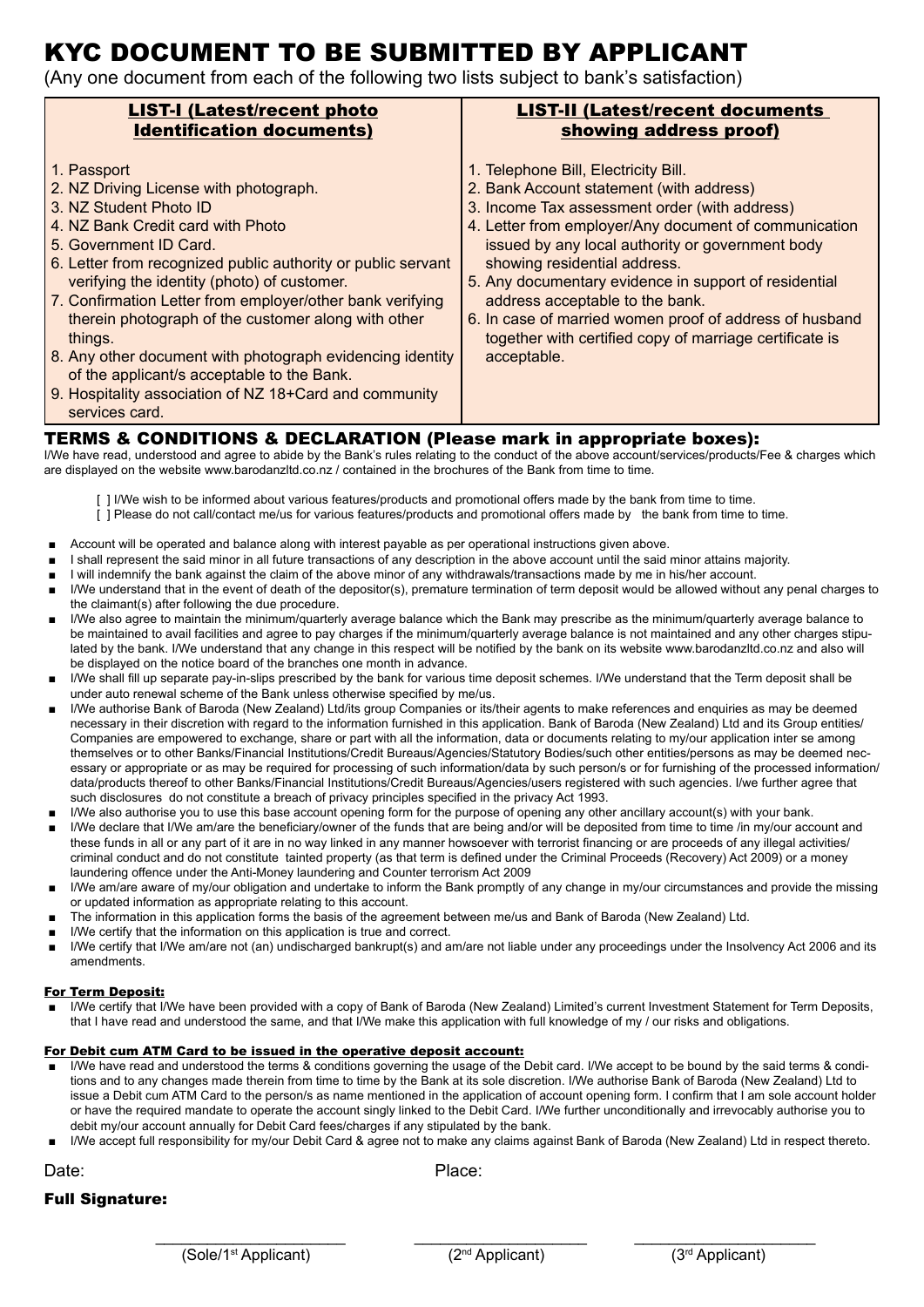

# APPLICATION FORM FOR INTERNET /MOBILE BANKING (FOR INDIVIDUALS)

I/We request you to register my/our application for internet banking facility & link my/our account with your branch/other branch/es with the following rights (Choose one).

| <b>Transaction Rights</b>                   | (To be filled by Branch)                                                         |
|---------------------------------------------|----------------------------------------------------------------------------------|
| View Only                                   |                                                                                  |
|                                             | (If you are not aware of your Customer ID, please enquire from your base branch) |
| <b>CUSTOMER ID:</b>                         |                                                                                  |
| <b>ACCOUNT NO:</b>                          |                                                                                  |
| NAME OF ACCOUNT HOLDER:                     |                                                                                  |
| DATE OF BIRTH:<br><b>MARITAL</b><br>STATUS: | <b>MARRIAGE</b><br>ANNI. DATE:                                                   |

### **DETAILS OF EXISTING ACCOUNTS TO BE LINKED FOR INTERNET BANKING** (if space insufficient attach additional sheet)

| <b>Branch Name</b> | Name of Jt. A/C Holder | Account No. | Mode of operation |
|--------------------|------------------------|-------------|-------------------|
|                    |                        |             |                   |
|                    |                        |             |                   |
|                    |                        |             |                   |

I/We wish to avail Mobile Banking Facility (Whenever offered by Bank of Baroda)

|                                   | . . | <u>.</u> |
|-----------------------------------|-----|----------|
| Mobile Numbers for Mobile Banking | J.  | 4.       |

## **Declaration:**

I/We affirm, confirm and undertake that I/We have read and understood the Terms & Conditions for usage of the Bank of Baroda e-banking retail services and agree to them. I/We am/are aware that usage of Bank of Baroda e-Banking is governed by the terms and conditions which are displayed on